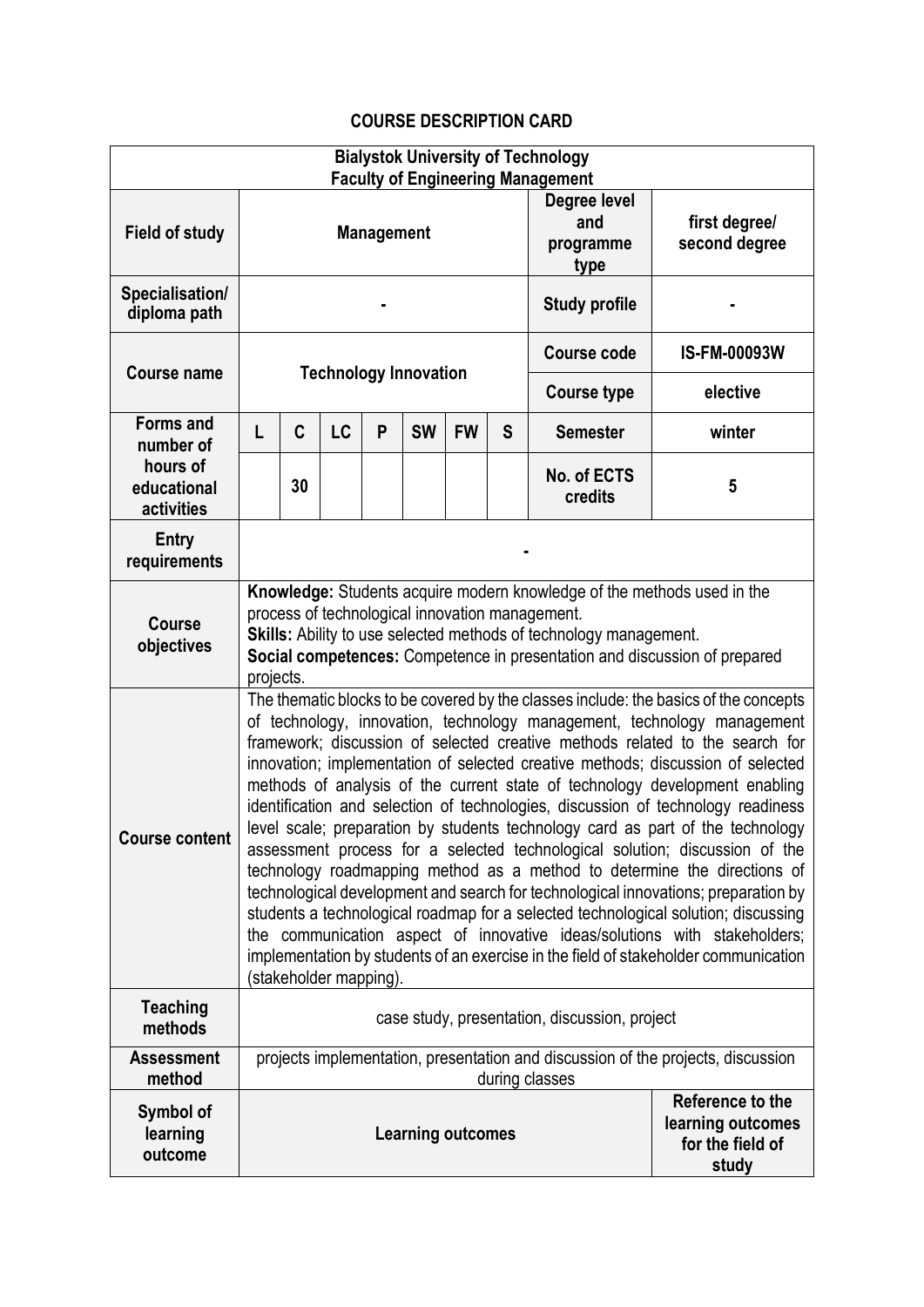|                                                                                                                                                                                                                                                                                                                                                                                      | Knowledge: the graduate knows and understands                                                      |                                                                      |  |  |  |  |  |
|--------------------------------------------------------------------------------------------------------------------------------------------------------------------------------------------------------------------------------------------------------------------------------------------------------------------------------------------------------------------------------------|----------------------------------------------------------------------------------------------------|----------------------------------------------------------------------|--|--|--|--|--|
| L01                                                                                                                                                                                                                                                                                                                                                                                  | the graduate understands and explains basic concept                                                |                                                                      |  |  |  |  |  |
|                                                                                                                                                                                                                                                                                                                                                                                      | related to technology innovation management                                                        |                                                                      |  |  |  |  |  |
|                                                                                                                                                                                                                                                                                                                                                                                      | the graduate knows and understands selected methods of                                             |                                                                      |  |  |  |  |  |
| LO <sub>2</sub>                                                                                                                                                                                                                                                                                                                                                                      | technology innovation management                                                                   |                                                                      |  |  |  |  |  |
|                                                                                                                                                                                                                                                                                                                                                                                      | Skills: the graduate is able to                                                                    |                                                                      |  |  |  |  |  |
| LO <sub>3</sub>                                                                                                                                                                                                                                                                                                                                                                      | the graduate is able to use selected creative methods in                                           |                                                                      |  |  |  |  |  |
|                                                                                                                                                                                                                                                                                                                                                                                      | the process of searching for technological innovations                                             |                                                                      |  |  |  |  |  |
|                                                                                                                                                                                                                                                                                                                                                                                      | the graduate is able to make a diagnosis of the current                                            |                                                                      |  |  |  |  |  |
| LO4                                                                                                                                                                                                                                                                                                                                                                                  | state of technology and determine the directions of its                                            |                                                                      |  |  |  |  |  |
|                                                                                                                                                                                                                                                                                                                                                                                      | development using selected methods                                                                 |                                                                      |  |  |  |  |  |
|                                                                                                                                                                                                                                                                                                                                                                                      | Social competence: the graduate is ready to                                                        |                                                                      |  |  |  |  |  |
|                                                                                                                                                                                                                                                                                                                                                                                      | the graduate is ready to prepare presentations concerning                                          |                                                                      |  |  |  |  |  |
| LO <sub>5</sub>                                                                                                                                                                                                                                                                                                                                                                      | technological innovations                                                                          |                                                                      |  |  |  |  |  |
|                                                                                                                                                                                                                                                                                                                                                                                      | the graduate is ready to work out a strategy of                                                    |                                                                      |  |  |  |  |  |
| LO <sub>6</sub>                                                                                                                                                                                                                                                                                                                                                                      | communication with stakeholders                                                                    |                                                                      |  |  |  |  |  |
| Symbol of<br>learning<br>outcome                                                                                                                                                                                                                                                                                                                                                     | Methods of assessing the learning outcomes                                                         | <b>Type of tuition</b><br>during which the<br>outcome is<br>assessed |  |  |  |  |  |
| LO1                                                                                                                                                                                                                                                                                                                                                                                  | evaluation of discussions during classes                                                           |                                                                      |  |  |  |  |  |
| LO <sub>2</sub>                                                                                                                                                                                                                                                                                                                                                                      | evaluation of discussions during classes                                                           |                                                                      |  |  |  |  |  |
| LO <sub>3</sub>                                                                                                                                                                                                                                                                                                                                                                      | evaluation of discussions during classes, evaluation of<br>project implementation and presentation |                                                                      |  |  |  |  |  |
| L04                                                                                                                                                                                                                                                                                                                                                                                  | evaluation of discussions during classes, evaluation of<br>project implementation and presentation |                                                                      |  |  |  |  |  |
| LO <sub>5</sub>                                                                                                                                                                                                                                                                                                                                                                      | evaluation of discussions during classes, evaluation of                                            |                                                                      |  |  |  |  |  |
|                                                                                                                                                                                                                                                                                                                                                                                      | project implementation and presentation                                                            |                                                                      |  |  |  |  |  |
| LO <sub>6</sub>                                                                                                                                                                                                                                                                                                                                                                      | evaluation of discussions during classes, evaluation of                                            |                                                                      |  |  |  |  |  |
|                                                                                                                                                                                                                                                                                                                                                                                      | project implementation and presentation                                                            |                                                                      |  |  |  |  |  |
|                                                                                                                                                                                                                                                                                                                                                                                      | No. of hours                                                                                       |                                                                      |  |  |  |  |  |
| <b>Calculation</b>                                                                                                                                                                                                                                                                                                                                                                   | Participation in the classes                                                                       | 30                                                                   |  |  |  |  |  |
|                                                                                                                                                                                                                                                                                                                                                                                      | Preparation for the classes                                                                        | 40                                                                   |  |  |  |  |  |
|                                                                                                                                                                                                                                                                                                                                                                                      | Consultations                                                                                      | 5                                                                    |  |  |  |  |  |
|                                                                                                                                                                                                                                                                                                                                                                                      | Independent work on projects                                                                       | 50                                                                   |  |  |  |  |  |
|                                                                                                                                                                                                                                                                                                                                                                                      | <b>TOTAL:</b>                                                                                      | 125                                                                  |  |  |  |  |  |
|                                                                                                                                                                                                                                                                                                                                                                                      | <b>HOURS</b>                                                                                       | No. of<br><b>ECTS</b><br>credits                                     |  |  |  |  |  |
| Student workload – activities that require direct teacher participation                                                                                                                                                                                                                                                                                                              | 35                                                                                                 | 1,4                                                                  |  |  |  |  |  |
|                                                                                                                                                                                                                                                                                                                                                                                      | 125                                                                                                | 5                                                                    |  |  |  |  |  |
| Cetindamar D., Phaal R., Probert D.; Understanding technology management as<br>1.<br>a dynamic capability: A framework for technology management activities;<br><b>Basic</b><br>Technovation 2009; 29; 237-246.<br>references<br>Sharif M. N.; Technological innovation governance for winning the future;<br>2.<br>Technological Forecasting and Social Change 2012; 79/3; 595-604. |                                                                                                    |                                                                      |  |  |  |  |  |